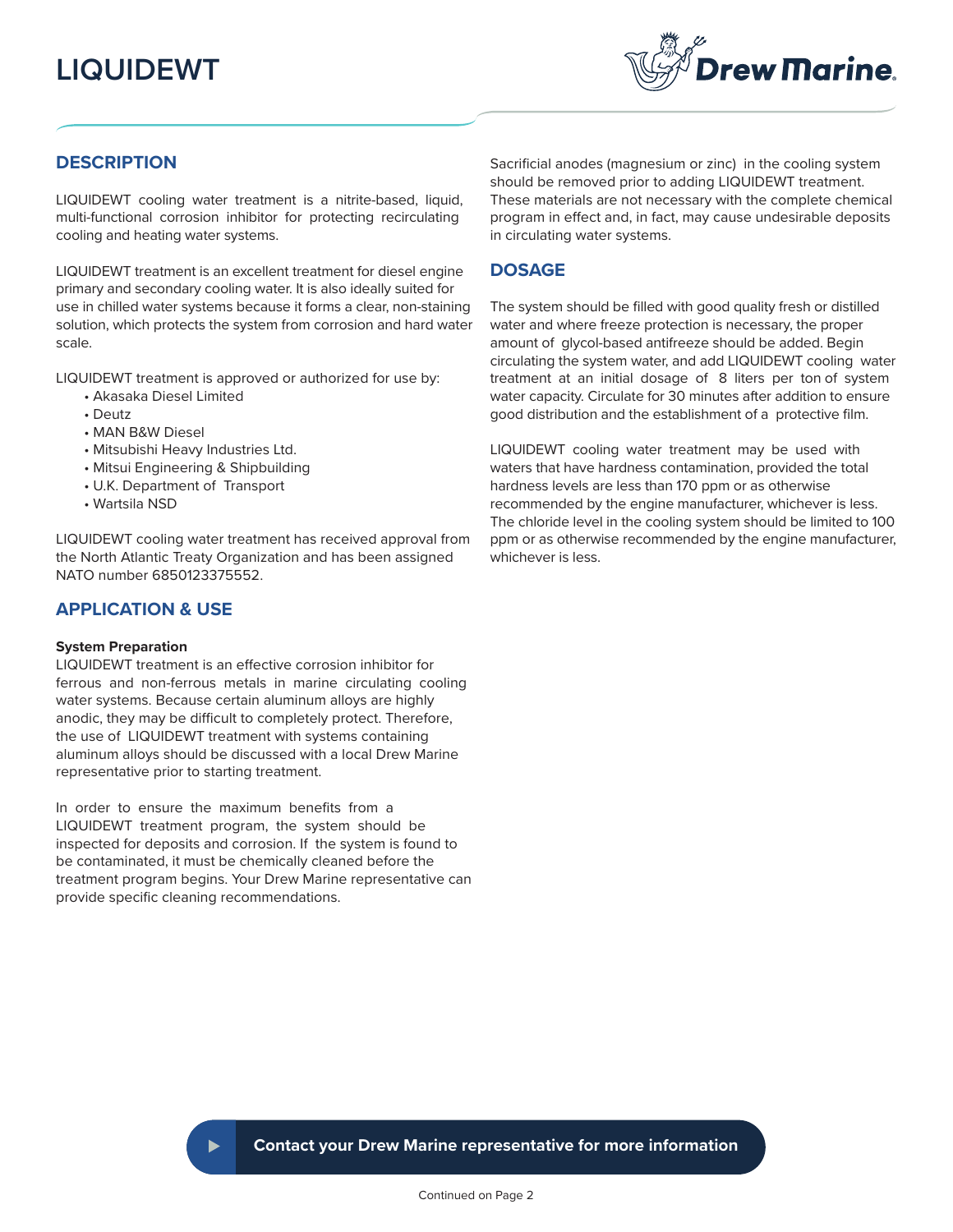

# **TESTING AND CONTROL**

The proper concentration of LIQUIDEWT treatment can be maintained using CWT TITRETS1 (PCN 0367012). Tests should be conducted to confirm that a minimum LIQUIDEWT treatment concentration of 10,000 ppm is present. Testing once each week is satisfactory. However, when makeup addition to the system is large or unusual changes are noticed, testing frequency should be increased.

If swallowed, drink promptly a large quantity of egg whites, gelatin solution or if these are not available, drink large quantities of water. Call a physician immediately.

# **TYPICAL PHYSICAL PROPERTIES**

Appearance: Light yellow liquid Specific Gravity @25° C: 1.23 Flash Point (PMCC): None pH, Neat: 12.3-12.9 Freeze Point: -12.2° C Freeze/Thaw Stability: Complete

**NOTE:** Always wear the appropriate personal protective equipment when using this product.

# **PACKAGING**

LIQUIDEWT cooling water treatment is available in 25-liter containers (PCN 0097403).

### **IMPORTANT INFORMATION**

Drew Marine maintains Safety Data Sheets on all of its products. Safety Data Sheets contain health and safety information for your development of appropriate product handling procedures to protect your employees.

Our Safety Data Sheets should be read and understood by all of your supervisory personnel and employees before using Drew Marine products.

# **FEATURES**

- **Effective corrosion inhibitor**
- **Contains a scale modifier**
- **Liquid**
- **Buffered**

# **BENEFITS**

- **Protects ferrous and non-ferrous metals**
- **Minimizes metal oxide deposits**
- **Maintains heat transfer effectiveness**
- **Helps prevent overheating caused by sludge and mineral scale deposits**
- **Reduces cleaning and maintenance costs**
- **Easy to dose**
- **Cost effective**
- **Stabilizes cooling water pH**

**Contact your Drew Marine representative for more information**